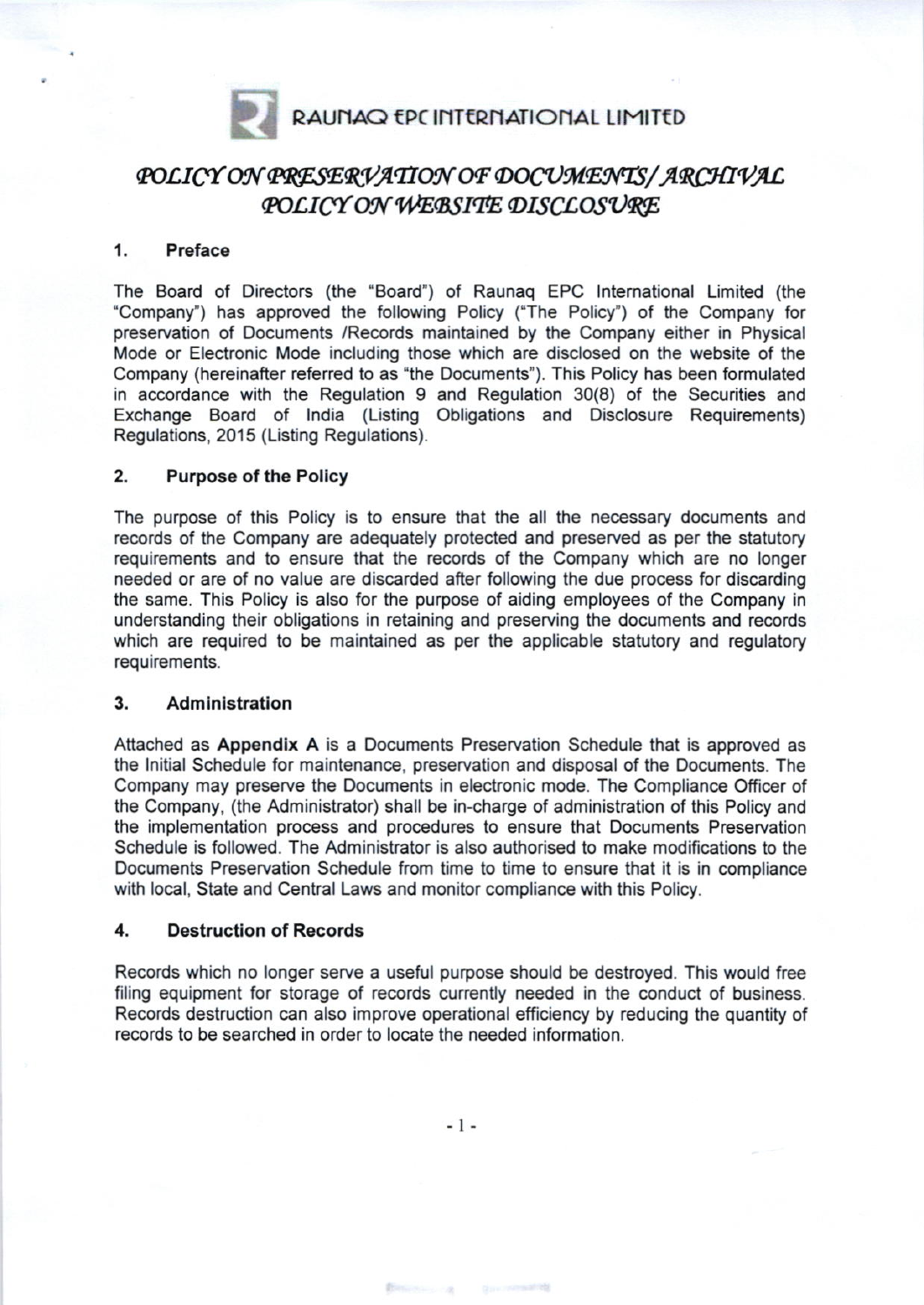

## RAUNAQ EPC INTERNATIONAL LIMITED

However, it be noted that all confidential records shall be destructed only after the approval of the Directors of the Company or the Company Secretary.

The modes of destruction of records shall include (but not limited to) the following:

- a. Confidential paper records- shall be destroyed by making them unreadable.
- b. Non-confidential paper records- shall be sold to waste-paper dealers or recycled.
- c. Electronically stored records- shall be erased or destroyed with the help of the Computer Departrnent.
- d. Oestruction of magnetic media records such as floppy disks- shall be destroyed by reformatting the same at least once.
- e. Destruction of optical media records such as rewritable disks- shall be destroyed by cutting, crushing or other physical means.

#### 5. Manner of Public Disclosure of records published on the Website of the Company

The documents required to be published on the website of the Company shall be hosted under the 'lnvestors' section of the website till 5 (Five) years from its disclosure on the website of the Company i.e. www.raunaqinternational.com.

Thereafter, the same shall be transferred to the "Past Information/Events" section till such time as may be instructed by the Directors of the Company or the Company Secretary. However, in case of any updation in disclosure of such published record, the older record can be removed from the website of the Company as per the will of the Directors of the Company or the Company Secretary, provided it does not lead to contravention of any law(s) or regulation(s) in force.

#### 6. Communication ot this Policy

This Policy shall be posted on the website of the Company i.e. www.raunaginternational.com.

#### 7. Role and Responsibility of various Departmental heads

- a. The Departmental heads must be familiar with this policy and educate their Oepartment in this regard.
- b. They must restrict access to confidential records and information.
- c. They must coordinate in the destruction of the records when required.

#### 8. Amendment

Any change in the Policy shall be approved by the Board of Directors of the Company. The Board of Directors shall have the right to withdraw and / or amend any part of this Policy or the entire Policy, at any time, as it deems fit, or from time to time, and the decision of the Board in this respect shall be final and binding.